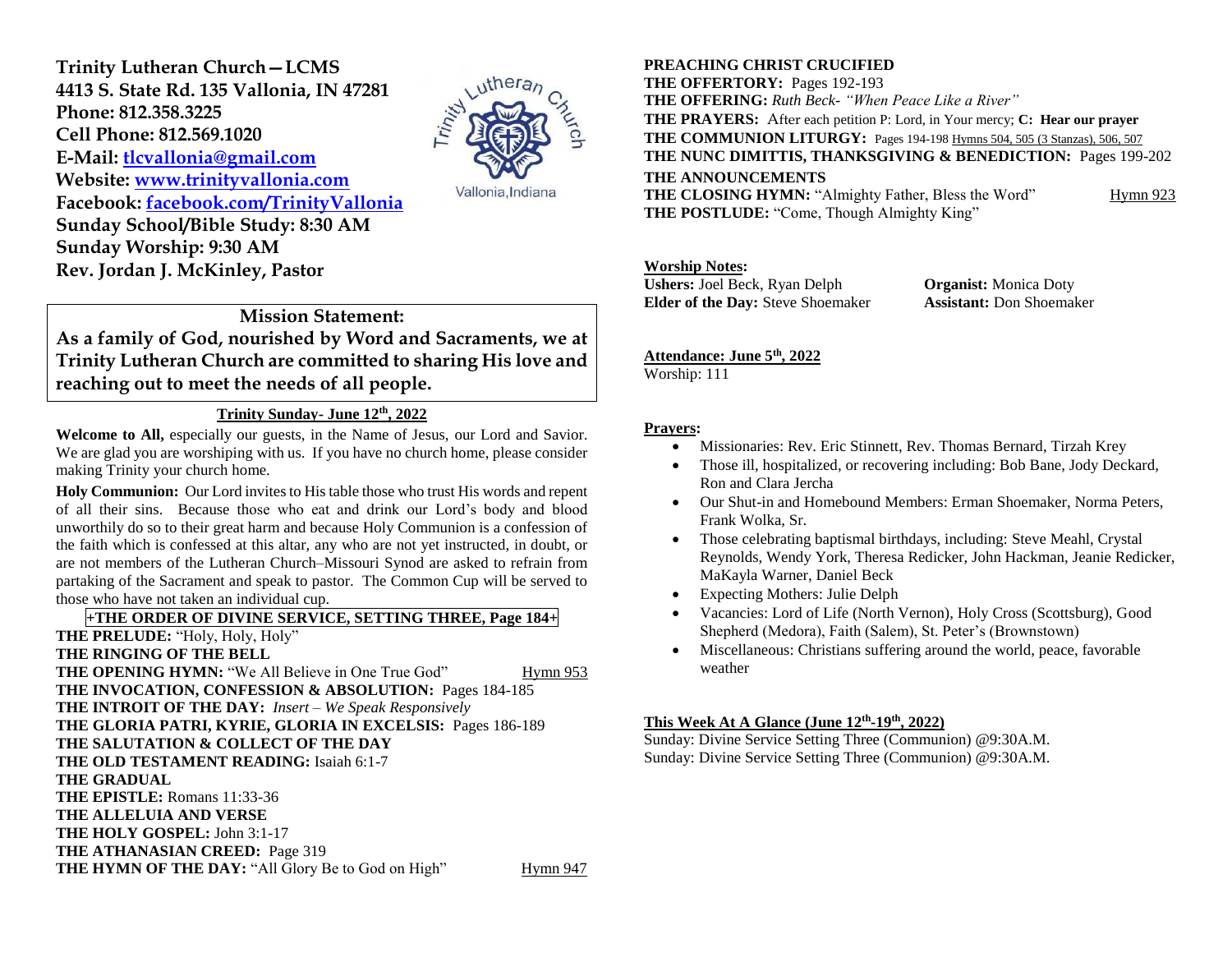#### **Trinity News and Notes:**

**General Fund Balance:** \$6,213.08

#### **Pastor's Note**

I will be leaving Sunday afternoon and will not return until Saturday, June 18th. If there is an emergency during that time, please do not hesitate to contact Pastor Keller at 812-569-2978. Please also bear in mind that our Indiana District Convention June 23-24 in Fort Wayne. After returning on Friday, I will be leaving again for the second leg of our family vacation. I will return by Friday, July 8th. Pastor Keller will be conducting services and watching over the congregation in my absence. There will be no live stream of the services on June 26th or July 3rd.

#### **Baby Bottle Campaign**

The Baby Bottle Campaign to support Clarity, our local pregnancy care center will conclude on Father's Day (June 19th). Don't forget to bring your bottles back to the church by that day. If you have already brought one back, you may take another!

#### **Mission Federation**

The Mission Federation Fair Booth is one of the ways our congregations can help make the gospel known in our area. Our congregation is responsible for manning the booth on Tuesday, July  $26<sup>th</sup>$ . The booth is open 4 p.m. to 10 p.m. Sign up for a shift in the lobby.

#### **Stewardship**

Isaiah 6:3 – "And one called to another and said: 'Holy, holy, holy is the LORD of hosts; the whole earth is full of his glory!' " Three times the angels cry out: "Holy, Holy, Holy!" It is an indication of the three-ness in God, Father, Son, and Holy Spirit. This is the Name we are baptized into. We have been made a part of God's family. And so we are now called to live lives that are in harmony with our new family. We are to be godly and live in God's image. As God is loving, kind, and generous, so are we called to be.

#### **Others Talk, We Have Something to Say**

Issues, Etc. is a radio-talk show and podcast produced by Lutheran Public Radio in Collinsville, IL and hosted by LCMS Pastor Todd Wilken. This week's topics include: Why Civilization Depends on the Strength of Men, The Blessedness of Christian Suffering, The Preface, Paul's Letters to Timothy and more. You can listen at your convenience at issuesetc.org, the LPR mobile app and your favorite podcast provider.